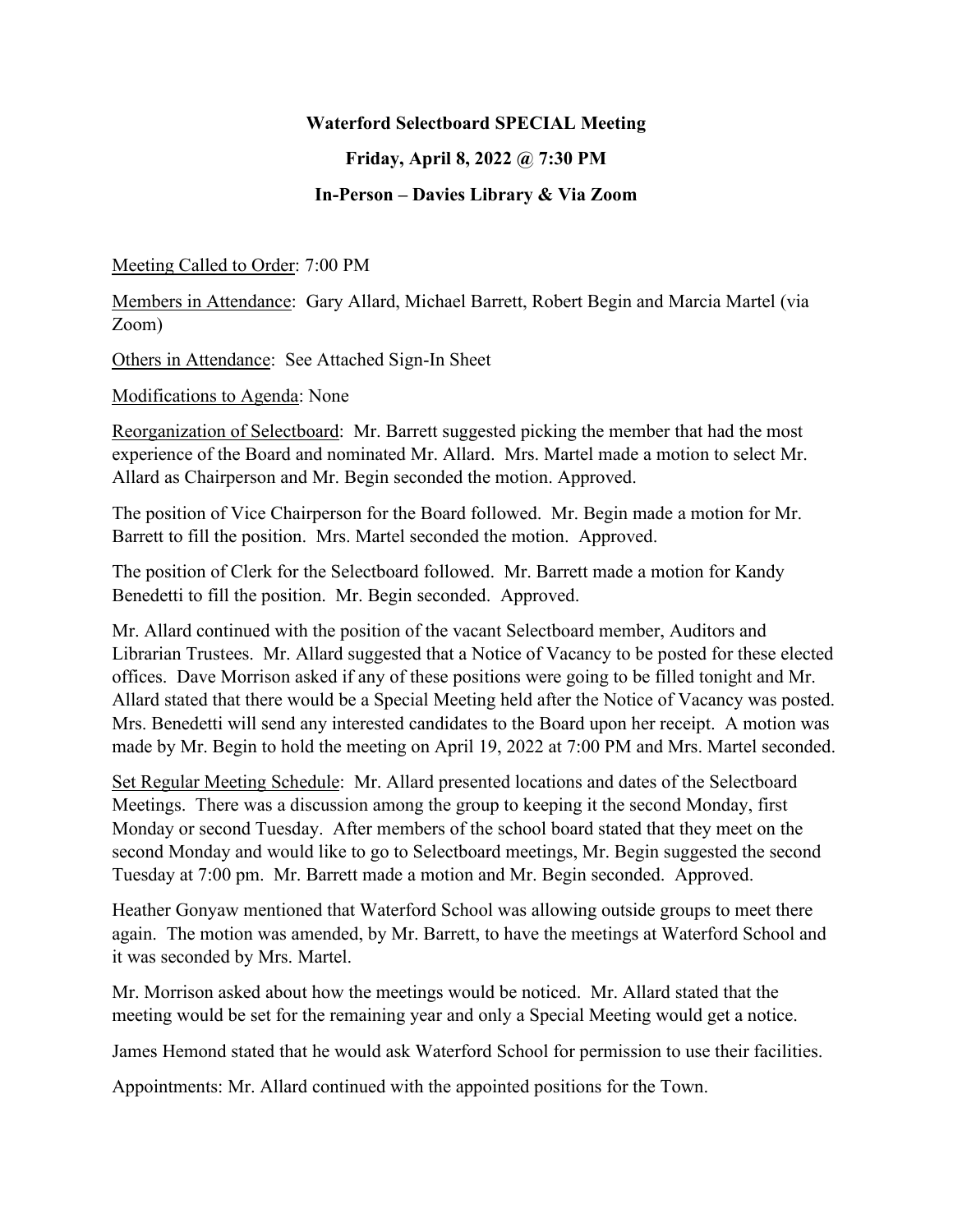Delinquent Tax Collector: Howard Remick nominated Gib Trenholme, Mr. Begin made a motion for Mr. Trenholme to be appointed to the position of Delinquent Tax Collector, seconded by Mr. Barrett. Approved.

Town Grand Juror: Mr. Allard stated that the current Town Grand Juror, Elizabeth Kanell, would like to remain this position. A motion was made by Mrs. Martel for Elizabeth Kanell to remain the position of Town Grand Juror and seconded by Mr. Barrett. Approved.

Town Agent to Convey Real Estate: Mr. Allard stated that the current Town Agent to Convey Real Estate, Rosemary Gingue, would like to remain in this position. Mr. Begin made a motion for Rosemary Gingue to remain in the position of Town Agent to Convey Real Estate and seconded by Mr. Barrett. Approved.

Agent to Prosecute and Defend: Mr. Allard stated the current Agent to Prosecute and Defend was Gerard Jones. Mr. Jones was not present. A motion was made by Mr. Barrett to appoint Mr. Jones upon the condition he still wanted the position and it was seconded by Mrs. Martel. Approved.

E-911 Coordinator: Mr. Allard stated the current E-911 Coordinator was William Willis. Mr. Willis was not present. A motion was made by Mr. Barrett to appoint Mr. Willis upon the condition he still wanted the position and it was seconded by Mr. Begin. Approved.

Development Review Board: Kevin Gillander and Robin Migdelany's terms were up. Mr. Remick stated that Mr. Gillander would like to continue to be on the Board and nominated Mr. Gillander. A motion was made by Mr. Begin to appoint Kevin Gillander to another term and seconded by Mr. Barrett. Approved.

Next, Ms. Migdelany position was discussed. Ms. Migdelany was not present and someone would reach out to her to see if she was still interested. The Board in the meantime decided to appoint Ms. Migdelany for another term on the condition she still wanted the position. A motion was made by Mr. Barrett and seconded by Mr. Begin. Approved.

Mr. Barrett stated that a secretary position was vacant and would be needed.

Planning Board: The positions of Howard Remick and to elect a replacement for the term vacated by Mickey Esposito that is currently being held by Jay Miller. Mr. Miller expressed an interest to continue with the position that was vacated by Mr. Esposito even though he was just elected to the School Board. A motion was made by Mr. Barrett and seconded by Mr. Begin to appoint Mr. Miller to the Planning Board. Approved.

A nomination was made to nominate Mr. Remick to another term. A motion was made by Mr. Barrett and seconded by Mr. Begin. Approved.

Mr. Barrett than stated that with his new position as a Selectboard member he would be resigning his position. Mr. Remick nominated William Cushing. A motion was made by Mr. Barrett and seconded by Mrs. Martel. Approved.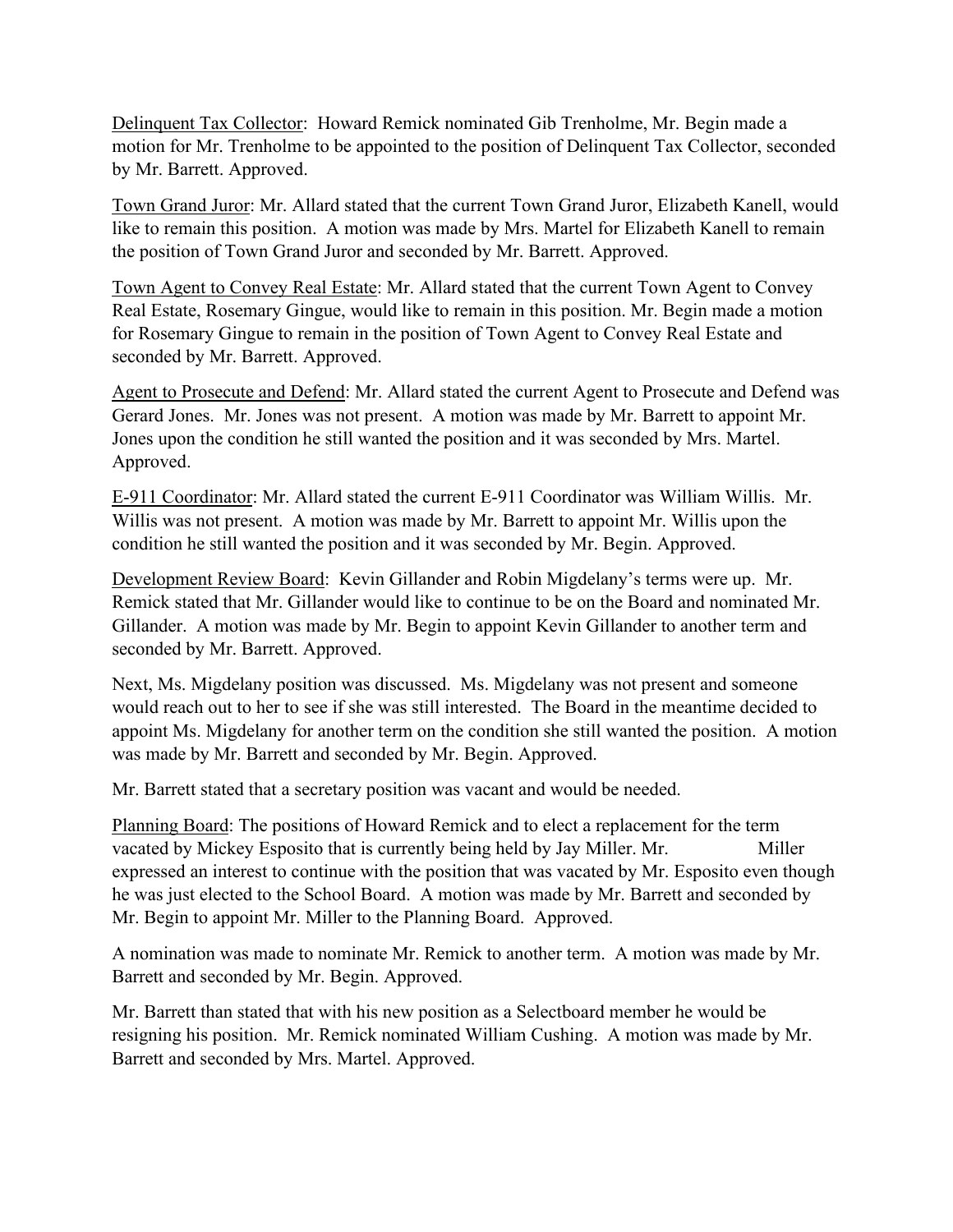Tree Warden: Mr. Allard stated the current Tree Warden was David Hipkins. A motion was made by Mr. Begin to appoint Mr. Hipkins and seconded by Mr. Barrett on the condition that Mr. Hipkins wanted the position. If Mr. Hipkins did not Mr. Oakley would be interested.

Animal Control Officer: Mr. Allard stated the current Animal Control Officer was James Gingue. A motion was made by Mr. Begin to appoint Mr. Gingue and seconded by Mr. Barrett. Approved.

Health Officer: Mr. Allard stated that the current Health Officer was Andrea Dinneen. A motion was made by Mr. Barrett to appoint Mrs. Dinneen as Health Officer and seconded by Mr. Begin. Approved.

Emergency Management Coordinator: Mr. Allard stated that the current Emergency Management Coordinator is William Vinton. A motion was made by Mr. Barrett and seconded by Mr. Begin, to appoint Mr. Vinton to the Emergency Management Coordinator. Approved.

Energy Coordinator: Mr. Allard stated that the current Energy Coordinator is Fred Saar. A nomination for Mr. Begin to assume the position of Energy Coordinator. A motion was made by Mr. Barrett and seconded by Mrs. Martel to appoint Mr. Begin as Energy Coordinator.

Green Up Chair: Mr. Allard stated that in the Town Report it was listed as Waterford 8<sup>th</sup> Graders, as Ms. Migdelany has been the chairperson in the past and would like to continue with the position, a motion was made by Mr. Barrett and seconded by Mr. Begin to appoint Ms. Migdelany as Green Up Chair. Approved.

Connecticut River Joint Commission: Mr. Allard stated that Mr. Piper held the position, as it was uncertain what the position was, Ms. Gillott defined the position. Mr. Barrett made a motion for Ms. Gillott and seconded by Mr. Begin to be appointed to the position.

Calex Representative: Mr. Allard stated that the current position was held by Alicia Mallaber. A motion was made by Mr. Begin and seconded by Mr. Barrett to appoint Ms. Mallaber to the position of Calex Representative.

Communication District Representative: Mr. Allard stated that the current position was held by Mr. Piper. A motion was made by Mrs. Martel to nominate Mr. Piper. Mr. Barrett seconded the motion on the condition that if Mr. Piper did not want the position and if not, Mr. Barrett would be interested.

NVDA Representative: Mr. Allard stated that Fred Saar was currently the representative. A motion was made by Mr. Barrett to nominate Mr. Begin and seconded by Mrs. Martel. Mr. Allard asked Mrs. Martel if she would be an alternate once she was able to and there were no conflicts with her Representative position. Mrs. Martel said she would accept the alternate position. A motion was made by Mr. Barrett and seconded by Mr. Begin to appoint Mrs. Martel as alternate NVDA Representative.

NEKWMD Supervisor: Mr. Allard stated that Rick Stodola is the current supervisor. A motion was made by Mr. Begin and seconded by Mr. Barrett for Mr. Stodola to continue as the current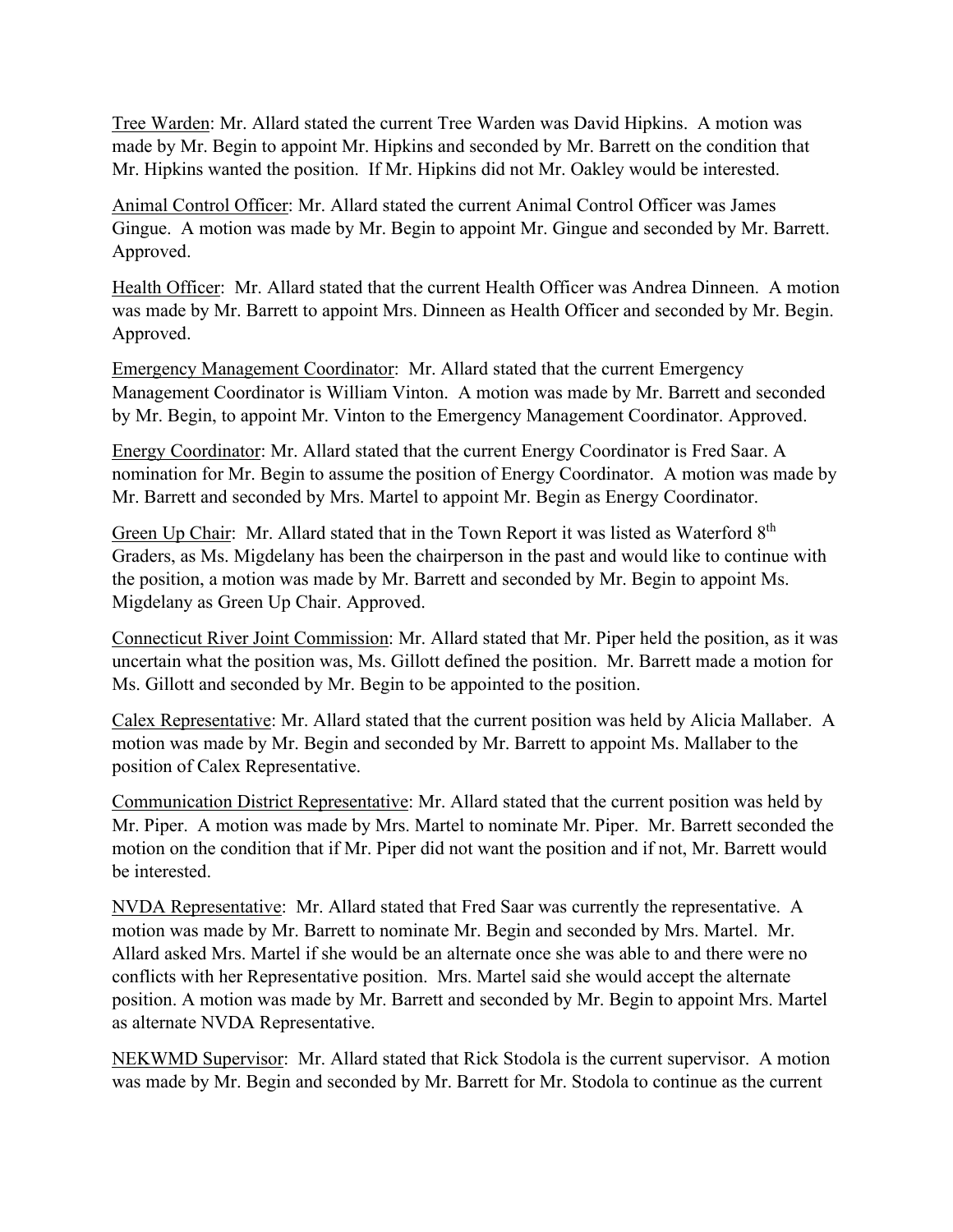supervisor. Mr. Allard stated that Bruce Allen was the NEKWMD Alternate. A motion was made by Mr. Barrett and seconded by Mr. Begin to appoint Mr. Allen as the alternate.

Cemetery Sexton: Mr. Allard informed the Board that Warren Hogdgon was interested in the position. A formal warning would be done to announce the vacancy of the position.

Next, Ms. Gillott commented about the Animal Licenses and penalty fee. Ms. Gillott commented that since Town Meeting was delayed and there was a change in personal in the town hall that there should not be a penalty. Mrs. Benedetti stated that everyone was sent a postcard to remind them about the deadline and office hours were extended two weeks prior to the deadline. Mrs. Benedetti did mention that the people who had trouble getting vaccination certificates had called or come into the office to make arrangements.

James Hemond inquired how the remaining town positions were going to be selected if there were multiple candidates. Mr. Allard commented that there will be a discussion and any elected official would be selected at a public meeting. Mr. Morrison suggested giving the candidate an opportunity to introduce themselves as they did at town meeting.

Mr. Remick inquired about an audit for the calendar year of 2021 and if there was going to be a review. Mr. Allard wanted to get the positions filled and then look into the 2021 audit.

Ms. Gillott asked if there would be a new Complaint Policy. Mr. Allard state the Board would look into new ways for the public to submit a compliant.

Lisle Houghton asked about the Road Commissioner and if it was going to be a member of the Selectboard. Mr. Allard stated that there would not just be one member of the Board and would address the topic further.

As there were no further questions or concerns, a motion was made by Mr. Barrett to adjourn the meeting and seconded by Mrs. Martel. The motion was approved unanimously.

ADJOURNED 9:35 pm